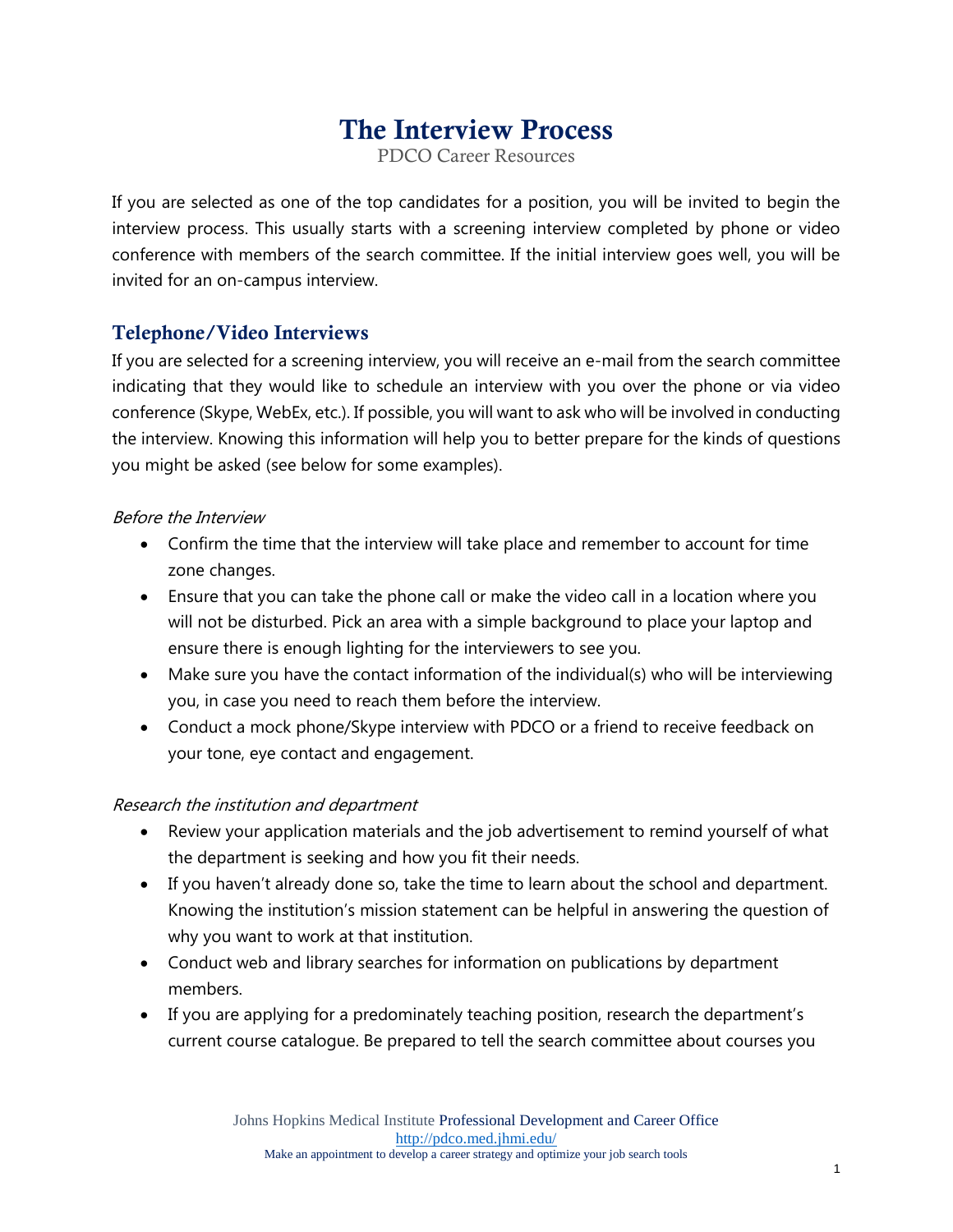would be willing to teach that are already on the books, and what courses you would like to offer that would expand the department's course offerings.

### During the Interview

- Take the time to write down questions you may have or any other information you might want accessible during the interview. On a phone interview, no one will see you refer to these notes. For a video interview, consider having sticky notes on your screen to remind you of relevant information.
- For a video interview, make sure you look at the camera, not the faces on the screen. This will make it appear that you are making eye contact or looking at the interviewers rather than looking down.
- Be sure to have some questions ready that you want to ask the interviewers. These questions can show your interest in the position and your knowledge of their department or institution.

#### After the Interview

- Since you can't shake hands over the phone or through a computer screen, try to say goodbye to each person individually.
- Send a 'thank-you' e-mail within 48 hours of the interview. If possible, send one to each person you interviewed with. Reiterate (briefly!) your interest in the position and why you are qualified for it. If there were any follow-ups discussed in the interview or memorable comments, mention those in the note as well.
- If all goes well, you may be asked to attend an on-campus interview within a few weeks.

# On-campus Interview

The on-campus interview will typically be 1 or 2 days, where you will meet with the department chair, faculty, dean, and potentially students and postdocs. Usually, there will be social engagements that occur during this time, such as meals and car rides, as well as formal meetings and talks, such as job talks, chalk talks, and teaching demonstrations.

Be prepared to have formal and informal conversations with your future peers about your research, educational background, and interests. This is a time for them to learn about you, but also for you to get to know them. At this stage, the search committee is confident you are qualified for the position. They are now searching for a colleague they will enjoy working with.

# Do your research before the interview

Research the Institution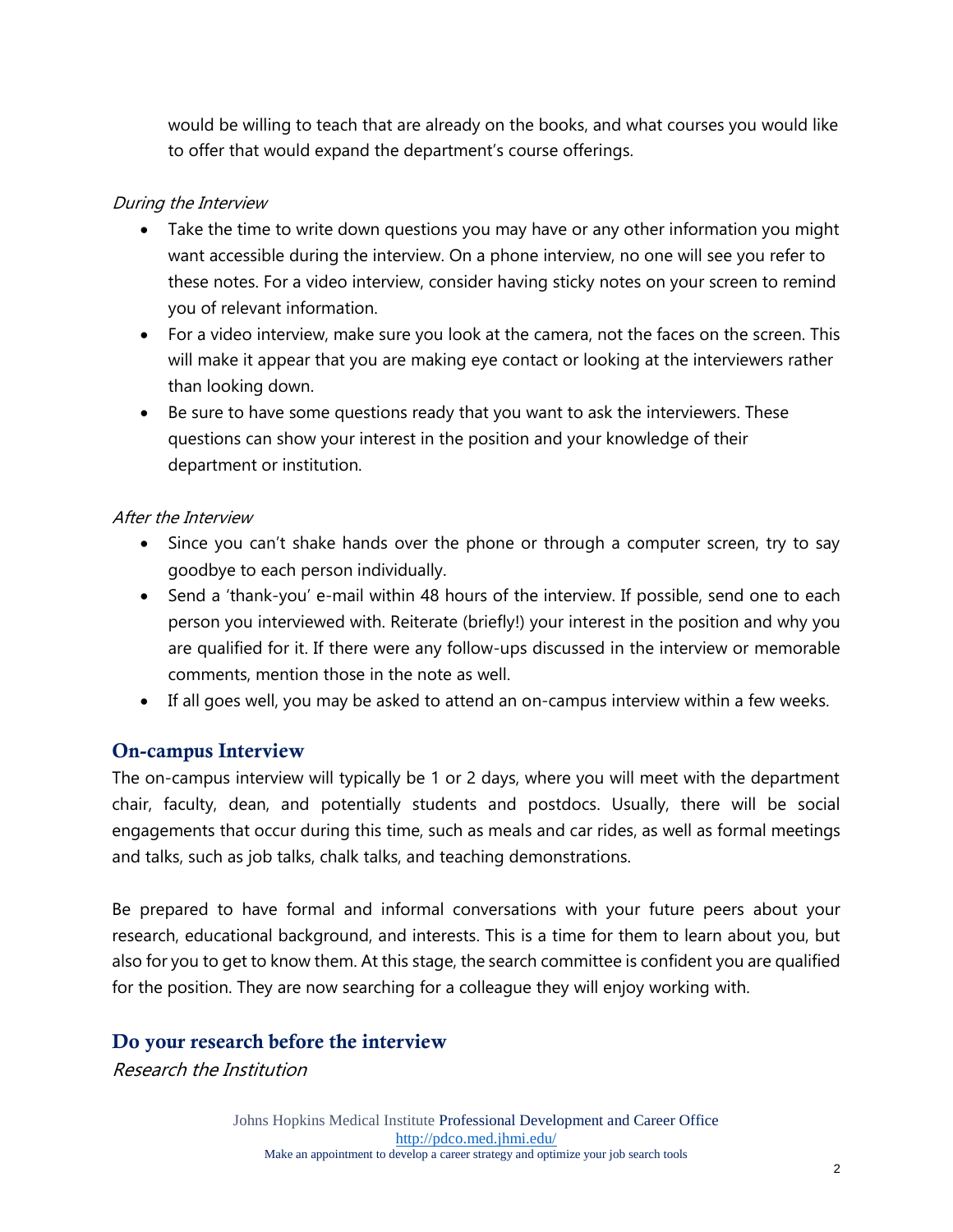Before you step into your interview, you will want to research the institution. Collect information on the department's course offerings and the research expertise of the faculty. What are their teaching and research strengths? Learning this information makes you more knowledgeable and confident before the interview. Furthermore, it allows the interviewers to see that you genuinely care about this position and their department.

# Preparing for the interview

#### Current research

As a general rule of thumb, there will be more specialists in your discipline in a larger department than in a smaller department, so prepare your job talk [a](https://docs.google.com/document/d/1YoVBw-qCW3pRPeHovDj3nmK23Qw229AY6Pg9S89kSTc/edit)ppropriately. Develop two synopses of your research: one for experts, and one for non-experts. Make sure to practice them both.

#### Teaching Experience

Think about your general teaching philosophy as well as well as your methods in the classroom. Be prepared to talk about what you have been teaching, what you can teach, and what you would like to teach. Consider discussing specifics about how you would teach introductory courses; such as the texts, materials, and technology that would be used in the classroom. For teaching-intensive schools, you may be asked to do a teaching demo; and in some cases, committees have asked candidates to do both a teaching demo and a traditional, research-oriented job talk.

#### Future Research Plans

Prepare to show the search committee and your future colleagues what your research interventions are and the impact they can make on your field and their department. Sketch out your research plans for the next year, the next five years, and the next ten years. Give thoughtful consideration towards applying for appropriate grant funding and show the department that you are capable of fully carrying out the scope of your research plans. Be ready to express your ideas convincingly, even if they are preliminary.

# Read your potential colleagues work

Research the work of your colleagues and other individuals in your prospective department. This shows that you are serious about working with them and contributing to their department. Demonstrate why you want to work with these scholars, and why working with them would be essential to your research.

**Key piece of advice –** When you meet one on one with your potential colleagues, have a conversation about their science instead of talking about your science. Do not make the meeting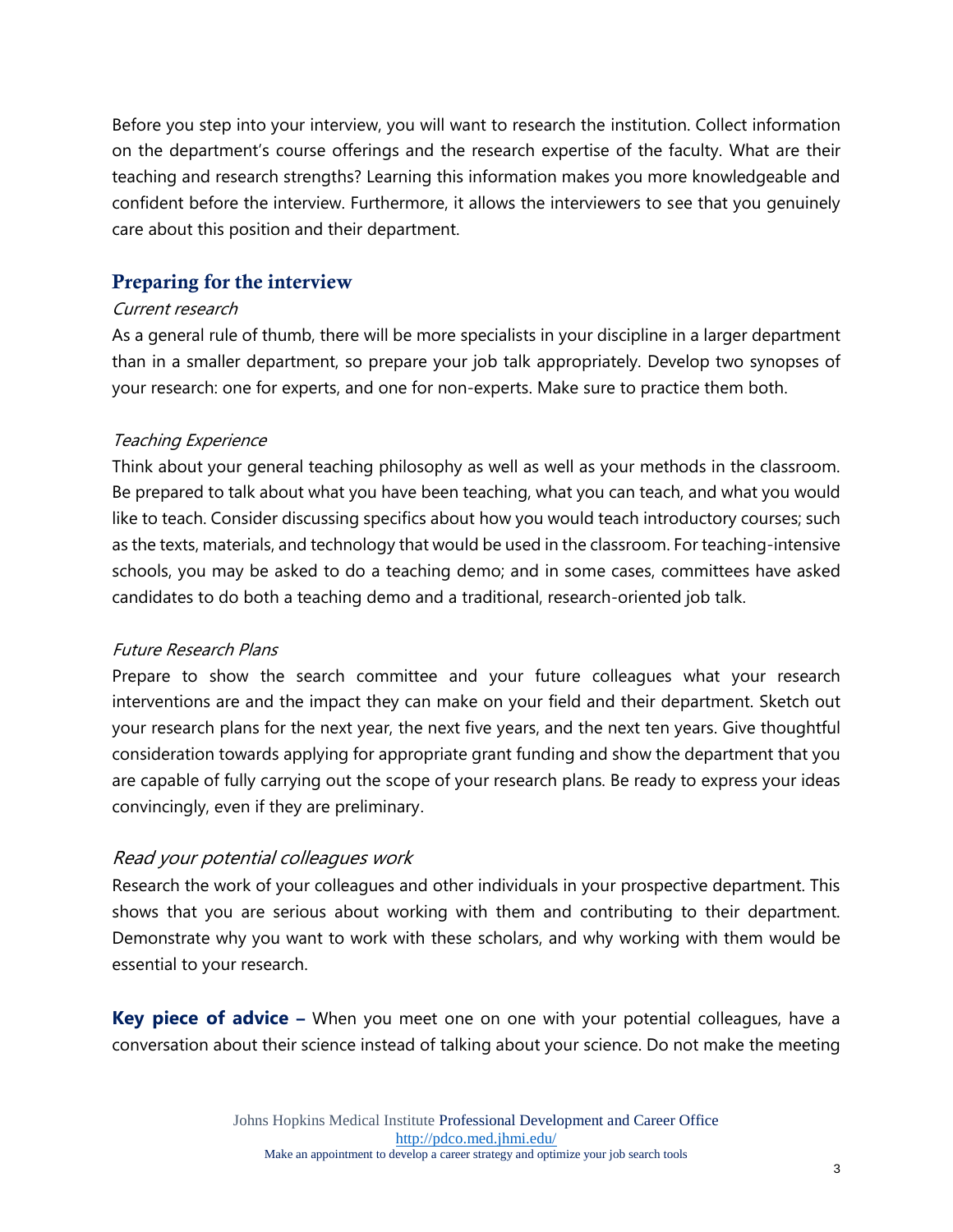about your research, as they have already been to your talk and read your papers. Show them the type of colleague you will be, this interview is about fit.

# Sample Questions

Research Interview

- Why did you choose your dissertation/postdoctoral topic?
- Why did you choose to focus on this area?
- What is the significance of your research?
- What will your next research project be?
- Tell me where your research will be in 5 years.
- What are your plans for applying for external funding?

# Teaching Interview

- Describe your philosophy of teaching.
- How do you motivate students?
- Describe a course you have taught in the past.
- How have you evaluated student learning in the past?
- How have you used technology in the classroom?
- Describe your ideal course. What does the syllabus look like? What texts would you use?

# Illegal Interview Questions

It may be helpful to know that employers cannot lawfully ask you questions that lead to unlawful discrimination on the basis of race, sex, age, religion, national origin, physical disability, or sexual orientation. However, these questions still may be asked, especially in social situations such as during meals. Try to respond to such questions calmly, answering the concerns they have without volunteering the information they request. For example:

Question: Do you plan to have children? Answer: I see that you're concerned about my commitment to this position. Let me tell you about my research plans for the next few years. I plan to pursue them, regardless of what personal decisions I make.

# Asking the search committee questions

At the end of every interview, the search committee will ask: "Do you have any questions for us?" The right answer is yes, or you risk appearing uninterested and underprepared for the interview. Prepare some questions in advance after doing some research on the institution and department,